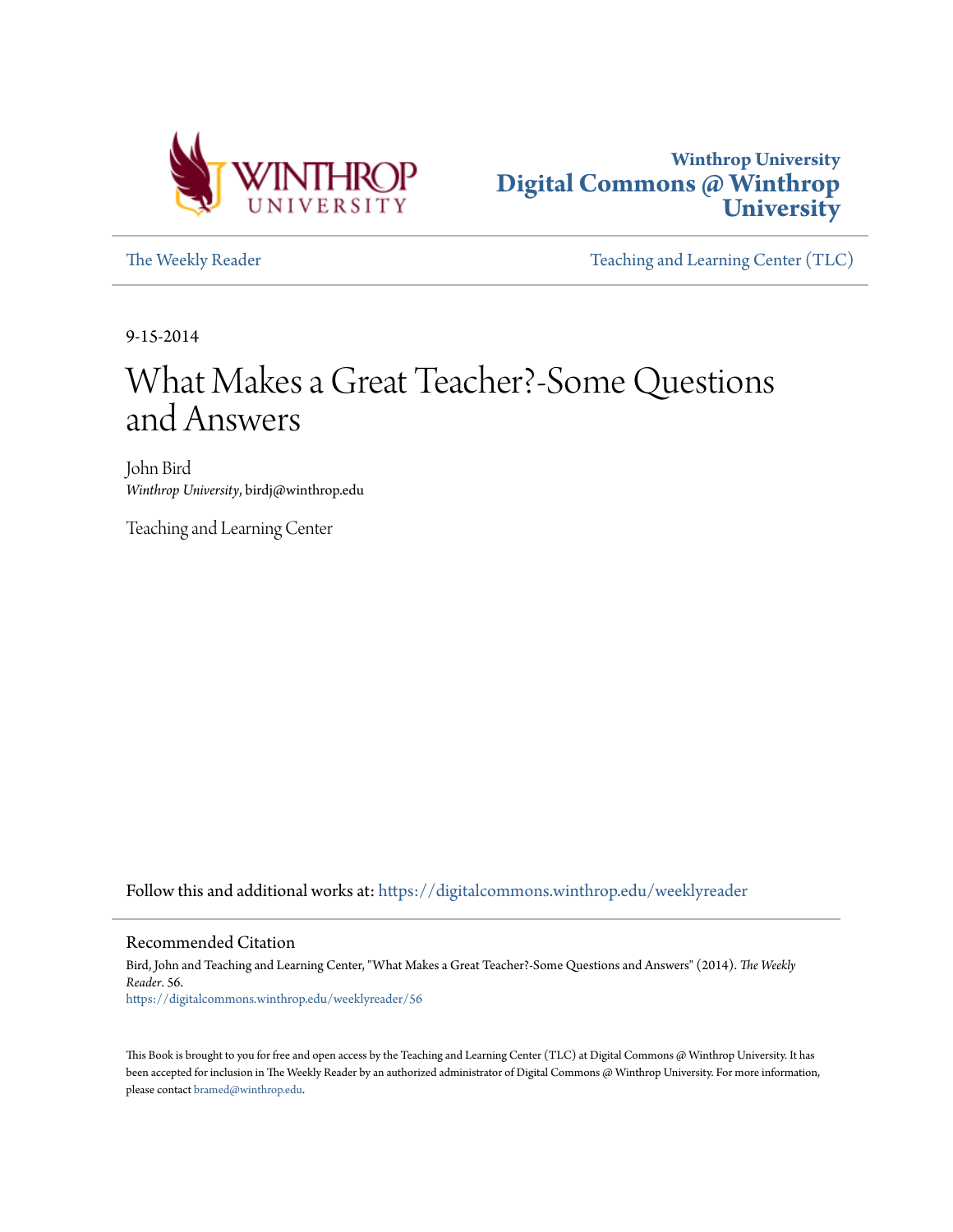**September 15, 2014**

# **September 15, 2014 The Weekly Reader**

UpComing **Sessions** 

FERPA Training 9/18

Resources for **Helping** Students of Concern 9/25

Technology You Should Be Using Now 9/30

**Identifying** Students for **Nationally Competitive** Awards 10/14

Register at:

#### Dr. John Bird Professor, Department of English Bancroft Hall 260

(803) 323-3679

Director, Teaching & Learning Center Dinkins Hall 233 (803) 323-2447

EMAIL: [birdj@winthrop.edu](mailto:birdj@winthrop.edu) *Teaching and Learning Center, Winthrop University, Rock Hill, SC*

# What Makes a Great Teacher?—Some Questions and Answers

Even though I still have some responses from Facebook friends about the effect college teachers had on them, I will refrain from running a third Tom Sawyer column, where I make my friends do my whitewashing for me. I thought about reflecting on their comments, but I think I will let them speak for themselves, after saying that I was surprised but pleased that almost all of the responses were about positive effects of teachers. Sometimes it seems that we are hardwired for the negative, so it was heartening to see that people recalled positive comments as the first thing that popped into their heads.

For the past few years, I have been invited to the first meeting of new faculty orientation. I get to tell our new faculty about the Teaching and Learning Center, what we offer, and how they can contribute their talents too. But rather than just do an informational session and an advertisement, I always begin with this

question: "Who was your best teacher ever, and why."

I ask for volunteers who want to share their responses. The answers are all over the board, from a kindergarten teacher who nurtured a shy but talented student, to a 7<sup>th</sup> grade math teacher who lit a fire in a student's mind and set her on a course to a PhD in math, to a band director who taught a student about creativity and discipline, to a coach who brought out the competitive fire in a person who was not that great an athlete.

What strikes me is that, over and over, very few of the immediate responses about best teacher ever involve college teachers. In the four or so years I have been asking that question, college teachers are usually mentioned by only three or four people. I always ask how many named a college teacher because I want to make a point. (This year, though, nearly half cited a college

teacher, so our newest faculty are either anomalous or signs of a new trend.)

I'm sure there are a number of good explanations for my findings, aside from an unscientific nature and small sample size. First, I think our formative years provide us with the deepest memories and the closest emotional and cognitive connections, so we are more apt to think of a teacher from our earlier years. Also, I suspect that for many of us, our love of learning burned brighter in those early years: the grind of year after year of education tends to quell that spark that almost all kids have, but many lose along the way.

Even so, I see no reason why we as college teachers cannot be high on a student's "best of" list. I know from my interactions with colleagues and from observations of their teaching and from discussions with students that we have many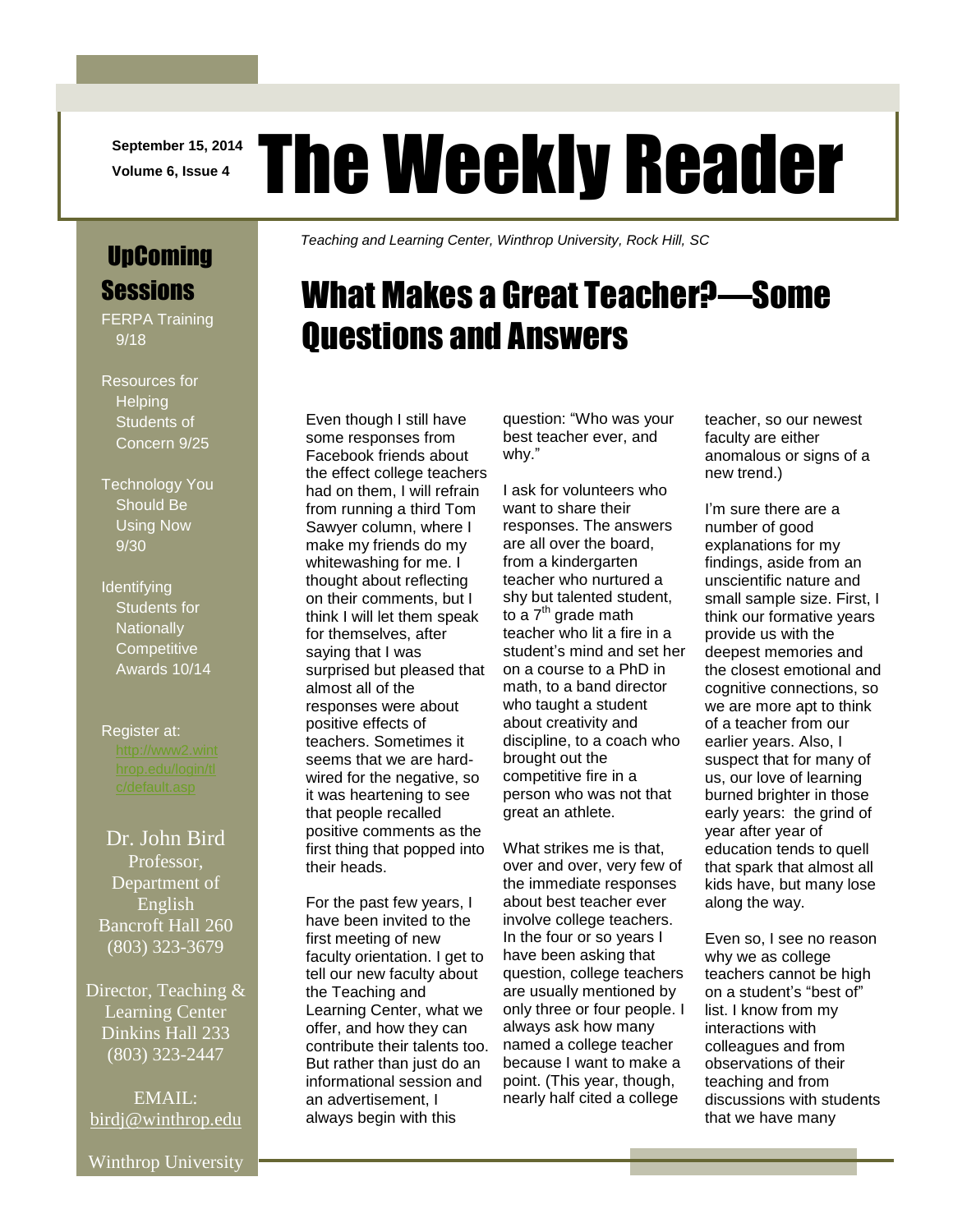"*Researchers have found that the most effective teachers can be extroverts—or they can just as easily be introverts. Some are humorous, but others are serious. Some are as flexible as rubber; others are as rigid as a ruler." She concludes, "It's not personality that makes a teacher great, but a specialized body of knowledge that must be learned—and that often goes against what comes naturally."*



#### Continued from page 1

teaching stars at Winthrop.

What makes a great teacher? The question is too open-ended and too complex to be answered in this short space. Oddly enough, that question was on the cover of *Parade* recently, the August 3, 2014 edition. I don't usually expect to get material for a column from that source, but you never know.

The cover article by Elizabeth Green comes from her book *Building a Better Teacher*, published last month by Norton. She researched what makes a great teacher: "one whose classroom is inspiring, exciting, imaginative." She discounts the myth of the "natural-born teacher," finding that teachers come in all personality types and with all sorts of approaches: "Researchers have found that the most effective teachers can be extroverts—or they can just as easily be introverts. Some are humorous, but others are serious. Some are as flexible as rubber; others are as rigid as a ruler." She concludes, "It's not personality that makes a teacher great, but a specialized body of . knowledge that must be learned—and that often goes against what comes

naturally."

Green lists five examples of what great teachers do differently, based on the research of a number of people:

1. **They can right a** 

**wrong**. A math test for teachers, not students, from the school of education at the University of Michigan tested teachers for their ability to understand why students were wrong and for their ability to teach students the right way.

2. **They never say "Shhh!"** Doug Lemov, author of *Teach Like a Champion*, calls such a command ambiguous. The best teachers respond to misbehavior with specificity.

3. **They encourage deeper thinking**. James Stigler studied American and Japanese math classrooms to find out why Japanese students score higher on standardized tests. He found that Japanese teachers ask more "why?" and "how?" questions than American teachers, who generally ask more "what?" questions.

4. **They "cold call"—with purpose**. Lemov advocates "cold calling" students to make sure they stay engaged. One

good strategy is to say the student's name at the end of the question: that makes the other students stay alert to the possibility they may be called on rather than relaxing as soon as they hear Ethel's or Fred's name called.

5. **They show more than they tell**. Great teachers model the thinking that underlies complex tasks, making thinking visible.

I think we can come up with more examples, but that list is a good start…

### **The 2<sup>nd</sup> Annual** Winthrop Conference on Teaching and **Learning**

Watch for a call for papers and presentations for our Second Conference on Teaching and Learning, Saturday, January 31, 2015, on the Winthrop campus. This year we are inviting colleagues at area colleges and universities for a full day's focus on teaching and learning issues and strategies. A conference fee will cover a continental breakfast, a buffet luncheon, a keynote speaker, and conference materials. The call is coming soon, but mark the date!